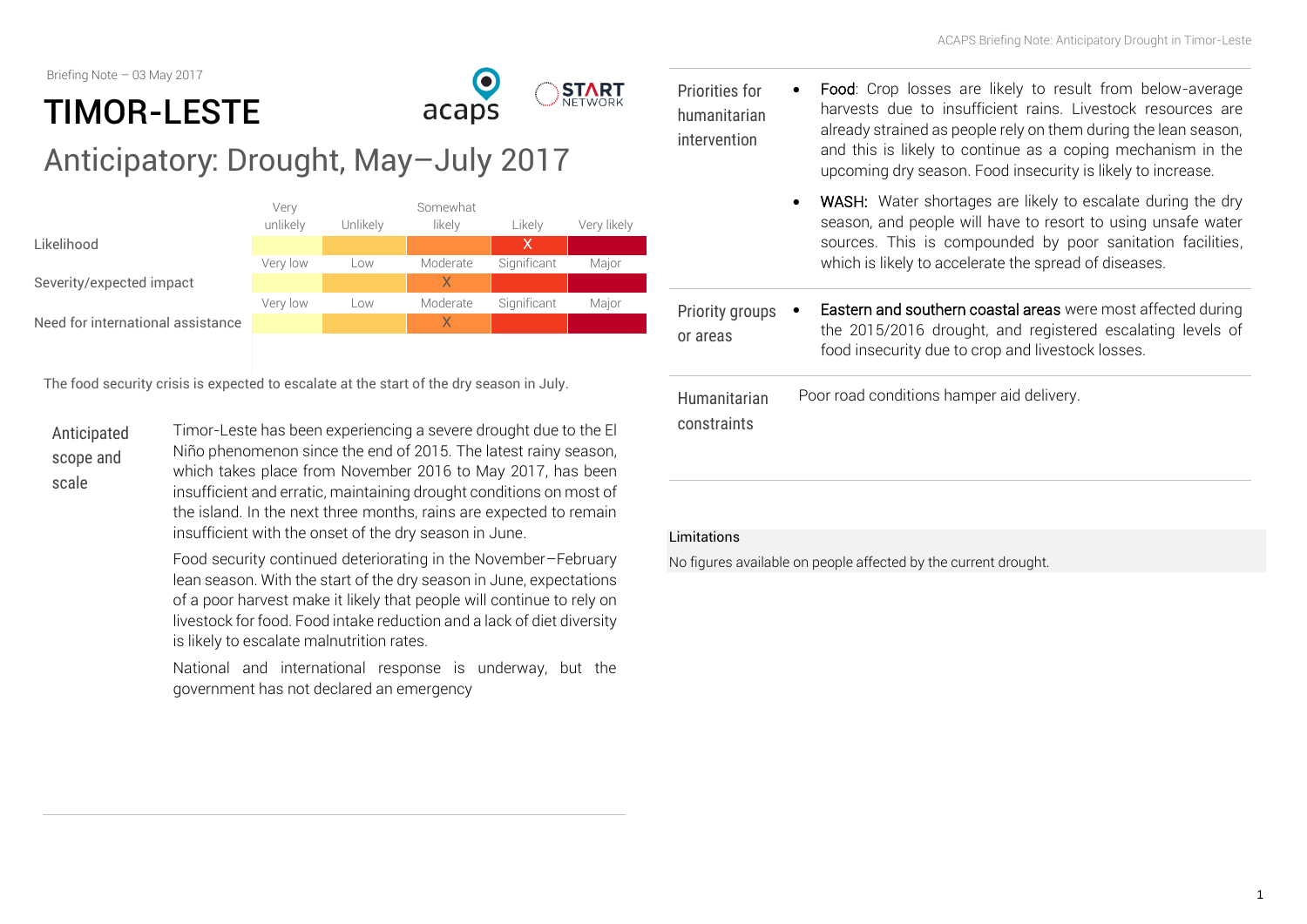## Anticipated crisis impact

The November 2016 to May 2017 rainy season has not provided sufficient rains in the southern coast as of February 2017 [\(IFRC 28/02/2017\)](http://reliefweb.int/sites/reliefweb.int/files/resources/MDRTP004RPoA_0.pdf). The harvest that generally occurs between February and July is likely to have below average yields. Food security is likely to deteriorate over the course of the dry season due to crop and livestock losses as well as poor harvests, notably in the five districts most affected by the previous drought -Baucau, Cova Lima, Lautem, Oecusse and Viqueque.

During the lean season, people relied on their livestock for food. As the lean season ended in February, people are likely to continue to rely on their livestock, which will be further strained. Limited access to water is likely to be exacerbated, which simultaneously increases the risk of disease transmission. Food insecurity and health vulnerabilities will likely result in escalating malnutrition rates, which are already high in Timor-Leste. Coping strategies such as food intake reduction are already being used [\(IFRC 28/02/2017\)](http://reliefweb.int/sites/reliefweb.int/files/resources/MDRTP004RPoA_0.pdf).

Drought and crisis 2015/2016: During the 2015/2016 drought, approximately 350,000 people – around one-third of the population – were severely affected by the climatic conditions [\(FAO 05/07/2016\)](http://reliefweb.int/sites/reliefweb.int/files/resources/a-i5855e.pdf). Insufficient rains particularly affected the coastal plains, including eastern, and southwestern parts of the country, where population density is high [\(FAO 05/07/2016,](http://reliefweb.int/sites/reliefweb.int/files/resources/a-i5855e.pdf) [CARE, Oxfam 18/03/2016\)](http://reliefweb.int/sites/reliefweb.int/files/resources/HPA%20Timor-Leste%20El%20Nino%20assessment%20report%20March2016.pdf). Baucau, Cova Lima, Lautem, Oecusse and Viqueque districts were most affected [\(IFRC 28/02/2017\)](http://reliefweb.int/sites/reliefweb.int/files/resources/MDRTP004RPoA_0.pdf).

Food security deteriorated in this areas, as harvests were below-average, livestock was depleted and people resorted to coping mechanisms such as reduced meals and dietary diversity. In March 2016, at least 100,000 people were estimated to be food insecure and 70,000 livestock were lost [\(CARE, Oxfam 18/03/2016,](http://reliefweb.int/sites/reliefweb.int/files/resources/HPA%20Timor-Leste%20El%20Nino%20assessment%20report%20March2016.pdf) [UNDP 13/01/2017\)](http://reliefweb.int/sites/reliefweb.int/files/resources/El%20Ni%C3%B1o%20UNDP%20Response.pdf).

One-fifth of the surveyed population during the 2015/2016 drought resorted to alternative water sources because of water shortages, generally relying on water of poorer quality.

Prolonged dry seasons in 2002–2003 and 2004–2005 also resulted in failed harvests and increased food insecurity [\(HPA 02/2016\).](http://reliefweb.int/sites/reliefweb.int/files/resources/HPA%20Timor-Leste%20El%20Nino%20assessment%20report%20March2016.pdf)

#### Food

Food insecurity is likely to escalate, particularly in already vulnerable areas in the east and south coast. FAO has projected 2016 maize output to be a further 8% lower than 2015's already sharply reduced level. As of July 2016, the projected cereal deficit during

the marketing year 2016/17 was expected to reach 174 377 tonnes (rice: 110,619 and maize: 63,758) [\(FAO 05/07/2016\)](http://reliefweb.int/sites/reliefweb.int/files/resources/a-i5855e.pdf). Food deficit in 2017 will be the third consecutive year of deficit.

As of February 2017, no yield was expected during the February–July harvest due to the drought conditions, which is concerning as the population heavily relies on maize and rice harvest as staple food. The potential to plant larger scale crops to compensate for low staple food harvests was considered limited [\(IFRC 28/02/2017\)](http://reliefweb.int/sites/reliefweb.int/files/resources/MDRTP004RPoA_0.pdf). Although limited rains were reported on the southern coast between November 2016 and February 2017, which encouraged planting, no rains have been reported in Baucau and Lautem, which are some of the areas worst affected by the previous drought [\(IFRC 28/02/2017\)](http://reliefweb.int/sites/reliefweb.int/files/resources/MDRTP004RPoA_0.pdf).

Access to food is also a challenge upland areas [\(UNDP 13/01/2017\)](http://reliefweb.int/sites/reliefweb.int/files/resources/El%20Ni%C3%B1o%20UNDP%20Response.pdf). Repeated crop failure is compounded by livestock depletion, notably in eastern zones, and alternative livestock sources are limited. In the next few months, it is likely that households will keep relying on their livestock for food. This will further deplete already strained livestock that were the primary source of food during the lean season that ended in February. Poorer households might need to rely on their seed stock for food, which will impact on later seasons as it will reduce income and ability to purchase new supplies when the rains arrive [\(IFRC 28/02/2017\)](http://reliefweb.int/sites/reliefweb.int/files/resources/MDRTP004RPoA_0.pdf).

41% of the Timorese population are estimated to live below the poverty line [\(IFRC](http://reliefweb.int/sites/reliefweb.int/files/resources/MDRTP004RPoA_0.pdf)  [28/02/2017\)](http://reliefweb.int/sites/reliefweb.int/files/resources/MDRTP004RPoA_0.pdf). Agriculture is one of the most vital industries in the country, and 70% of the population rely on rain-fed subsistence agriculture, therefore people are particularly vulnerable to food losses [\(CFE-DMHA 16/07/2016,](https://www.cfe-dmha.org/LinkClick.aspx?fileticket=t4w46XfNJmI%3d&portalid=0) [IFRC 28/02/2017\)](http://reliefweb.int/sites/reliefweb.int/files/resources/MDRTP004RPoA_0.pdf). Poor soil and climate conditions severely affect food security, with an estimated 22% of the population chronically food insecure and 44% of the population vulnerable to becoming food insecure [\(CARE, Oxfam 18/03/2016\)](http://reliefweb.int/sites/reliefweb.int/files/resources/HPA%20Timor-Leste%20El%20Nino%20assessment%20report%20March2016.pdf).

2015/2016: The El Niño-induced drought resulted in crop failure and severe livestock reduction, notably in eastern areas [\(IFRC 28/02/2017\)](http://reliefweb.int/sites/reliefweb.int/files/resources/MDRTP004RPoA_0.pdf). In July 2016, severe cereal production deficits were reported for the second consecutive year, notably in Ainaro (south west), Lautem (east), Ermera (northwest), Liquica (north), coastal regions of Viqueque (south) and around Dili, the capital [\(FAO 05/07/2016\)](http://reliefweb.int/sites/reliefweb.int/files/resources/a-i5855e.pdf).

In the worst impacted areas, at least 100,000 people faced Minimal (IPC 2) food security outcomes [\(CARE, Oxfam 18/03/2016\)](http://reliefweb.int/sites/reliefweb.int/files/resources/HPA%20Timor-Leste%20El%20Nino%20assessment%20report%20March2016.pdf). Coping strategies included reduced food intake and overreliance on livestock [\(IFRC 28/02/2017\)](http://reliefweb.int/sites/reliefweb.int/files/resources/MDRTP004RPoA_0.pdf). 70,000 livestock died during the drought [\(UNDP](http://reliefweb.int/sites/reliefweb.int/files/resources/El%20Ni%C3%B1o%20UNDP%20Response.pdf)  [13/01/2017\)](http://reliefweb.int/sites/reliefweb.int/files/resources/El%20Ni%C3%B1o%20UNDP%20Response.pdf). Due to a lack of water, 60,430 affected households reported deaths of animals, and 25,611 households (amounting to about 21% of all households) reported diseases in their animals [\(FAO 05/07/2016\)](http://reliefweb.int/sites/reliefweb.int/files/resources/a-i5855e.pdf).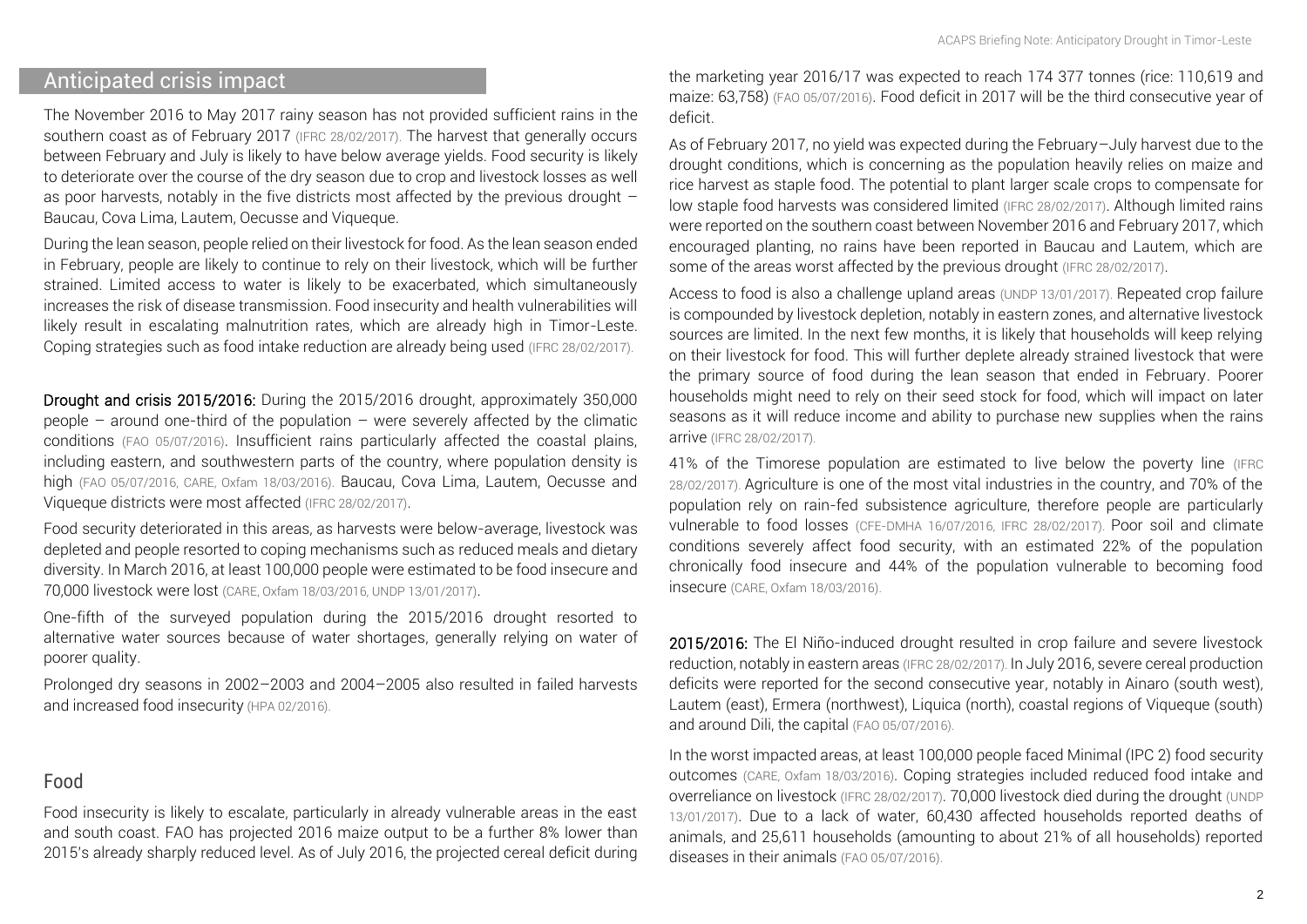## WASH

As of January 2017, 83 sucos (villages) hosting approximately 180,000 people were facing water shortages [\(UNDP 13/01/2017\)](http://reliefweb.int/sites/reliefweb.int/files/resources/El%20Ni%C3%B1o%20UNDP%20Response.pdf). As the dry season starts in June, it is likely that insufficient rains in reservoirs will result in severe water shortages and negatively impact food security, livelihoods, health, and nutrition in these areas.

Only 27% of the rural population has access to improved sanitation facilities in Timor-Leste [\(Index Mundi 08/10/2016\)](http://www.indexmundi.com/timor-leste/sanitation_facility_access.html). Open defecation, mostly practiced in rural areas, is likely to impact the quality of water, and increase the risk of contracting water-borne diseases [\(IFRC 28/02/2017\)](http://reliefweb.int/sites/reliefweb.int/files/resources/MDRTP004RPoA_0.pdf).

2015/2016: Insufficient rains led to water shortages and water quality deterioration [\(CARE,](http://reliefweb.int/sites/reliefweb.int/files/resources/HPA%20Timor-Leste%20El%20Nino%20assessment%20report%20March2016.pdf)  [Oxfam 18/03/2016\)](http://reliefweb.int/sites/reliefweb.int/files/resources/HPA%20Timor-Leste%20El%20Nino%20assessment%20report%20March2016.pdf). As a coping strategy, an inter-agency assessment concluded that onefifth of respondents sought alternative sources of water during the previous drought. In rural areas, people travelled to collect water from protected wells, and long queues and waiting times were reported. Overuse of water sources decreased water quality and increased the risk of contamination. Two-thirds of respondents to an assessment reported that they resorted to unprotected water sources [\(CARE, Oxfam 18/03/2016\)](http://reliefweb.int/sites/reliefweb.int/files/resources/HPA%20Timor-Leste%20El%20Nino%20assessment%20report%20March2016.pdf). Restricted water supplies also resulted in disputes within communities (CARE, Oxfam [18/03/2016\)](http://reliefweb.int/sites/reliefweb.int/files/resources/HPA%20Timor-Leste%20El%20Nino%20assessment%20report%20March2016.pdf).

#### Health

Poor sanitation and lack of access to drinking water is likely to accelerate the spread of diseases transmitted by water and food [\(CARE Oxfam 18/03/2016,](http://reliefweb.int/sites/reliefweb.int/files/resources/HPA%20Timor-Leste%20El%20Nino%20assessment%20report%20March2016.pdf) [IFRC 28/02/2017\)](http://reliefweb.int/sites/reliefweb.int/files/resources/MDRTP004RPoA_0.pdf). The risk of infectious disease in Timor-Leste is high due to a general lack of access to clear drinking water and clean sanitation facilities. Hepatitis A and typhoid are the most common diseases transmitted through contaminated water or food. Stagnant and unsafe water is likely to allow for the breeding of mosquitos that then transmit malaria, which is present in Timor-Leste. In addition, nearly 85% of the Timor-Leste population live in rural areas and have limited access to healthcare facilities [\(CFE-DMHA 16/07/2016\)](https://www.cfe-dmha.org/LinkClick.aspx?fileticket=t4w46XfNJmI%3d&portalid=0).

## Nutrition

Malnutrition rates in Timor-Leste are already alarming, with 50.2% of children under five suffering chronic malnutrition and 37.7% underweight. Lack of diverse diet results in pregnant women particularly suffering from anaemia, being underweight, and stunting in young children [\(CARE, Oxfam 18/03/2016\)](http://reliefweb.int/sites/reliefweb.int/files/resources/HPA%20Timor-Leste%20El%20Nino%20assessment%20report%20March2016.pdf). Coping mechanisms to mitigate food shortages such as food intake reductions and reduced dietary diversity are likely to escalate the nutrition situation [\(CARE, Oxfam 18/03/2016,](http://reliefweb.int/sites/reliefweb.int/files/resources/HPA%20Timor-Leste%20El%20Nino%20assessment%20report%20March2016.pdf) [IFRC 28/02/2017\)](http://reliefweb.int/sites/reliefweb.int/files/resources/MDRTP004RPoA_0.pdf).

## Vulnerable groups affected

Women are responsible for collecting water and have to travel longer distances to reach water sources in drought conditions. Young girls also support women in water collection activities and are more exposed to risk of disputes at the collection point due to limited water available [\(CARE, Oxfam 18/03/2016\)](http://reliefweb.int/sites/reliefweb.int/files/resources/HPA%20Timor-Leste%20El%20Nino%20assessment%20report%20March2016.pdf).

## Humanitarian constraints

Roads are in poor condition in Timor-Leste, and access to poorer communities, which are likely to be most severely affected by drought, is difficult [\(CFE-DMHA 16/07/2016\)](https://www.cfe-dmha.org/LinkClick.aspx?fileticket=t4w46XfNJmI%3d&portalid=0).

Remote areas in mountainous regions in the centre of the island are difficult to access, but are less affected by food insecurity than coastal areas.

# Potential aggravating factors

#### Seasonal calendar

The extended rainy season runs from November to May [\(CARE, Oxfam 18/03/2016\)](http://reliefweb.int/sites/reliefweb.int/files/resources/HPA%20Timor-Leste%20El%20Nino%20assessment%20report%20March2016.pdf). The upcoming dry season which runs from June to October is likely to see escalating temperatures which will likely lead to water shortages and impact potential harvests.

The lean season occurs from November to February. Rice harvest is upcoming and is likely to be below-average, which is concerning since rice is a staple food in Timor-Leste.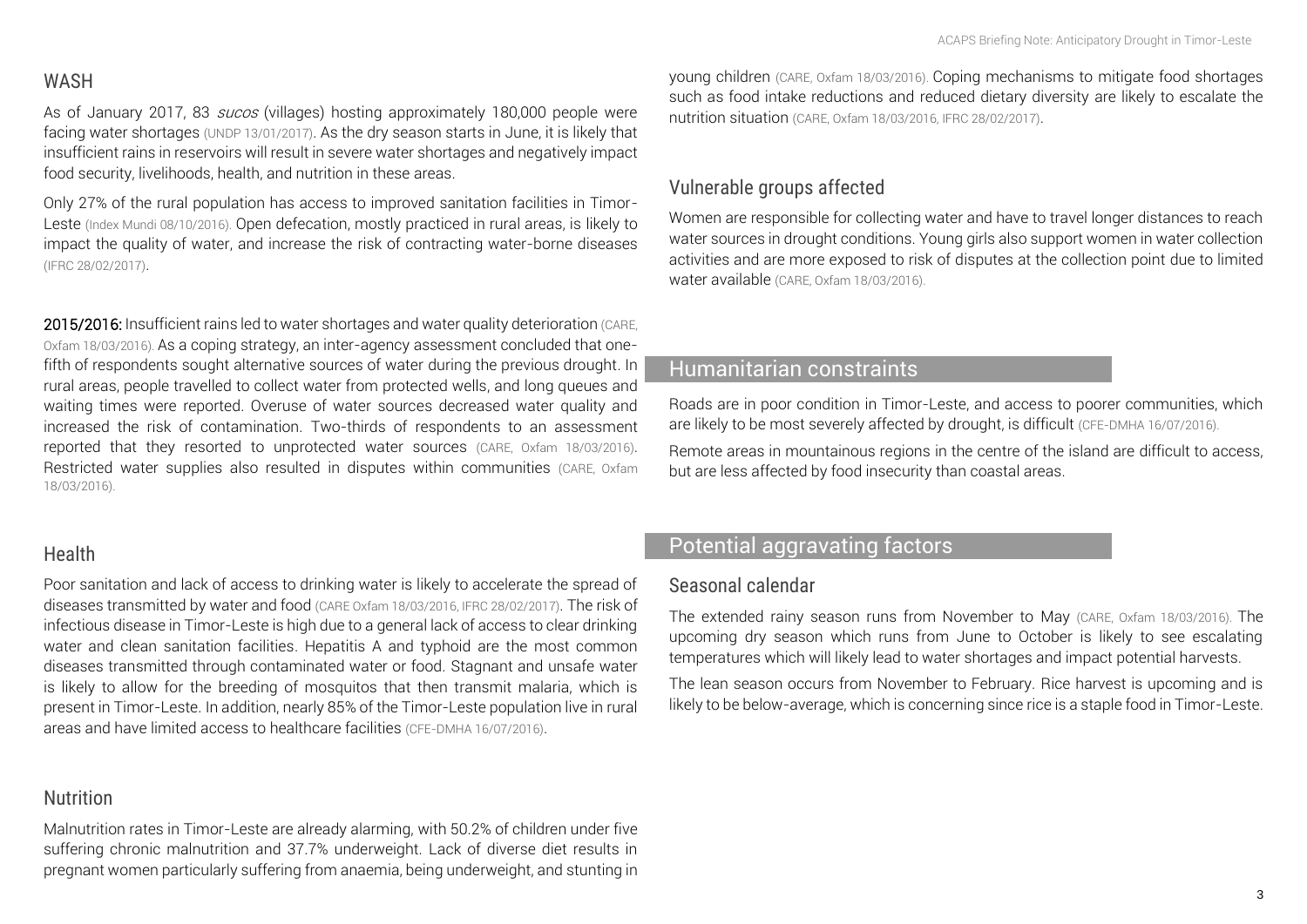

Sourc[e: FAO](http://www.fao.org/giews/countrybrief/country.jsp?code=TLS)

## Natural disasters

Timor-Leste is vulnerable to extreme weather conditionss such as tropical storms and floods from November to April. This contributes to the vulnerability and resilience of communities which are repeatedly affected by natural disasters [\(CFE-DMHA 16/07/2016\)](https://www.cfe-dmha.org/LinkClick.aspx?fileticket=t4w46XfNJmI%3d&portalid=0).

## Contextual information

#### El Niño

The current drought experienced by Timor-Leste is driven by the El Niño meteorological phenomenon, and began in 2015. On average, El Niño occurs every two–seven years and can last up to 18 months. El Niño results in extreme weather events such as storms and droughts. In Timor-Leste, it has led to insufficient rains and droughts. Although El Niño was at a neutral stage as of February 2017 as climatic conditions were near average, late and insufficient rainy season is likely to impact food production [\(IFRC 28/02/2017\)](http://reliefweb.int/sites/reliefweb.int/files/resources/MDRTP004RPoA_0.pdf).

#### Response capacity

#### Local and national response capacity

The National Directorate for Disaster Management is the main body for disaster preparation and response, and operates under the authority of the Ministry of Social Solidarity.District Disaster Management Committees operate at the local level. The National Authority for Civil Protection, under the Ministry of the Interior, also plays a role in natural disaster response. Early warning systems in Timor-Leste are in place at district level, but not at the village level. They are irregular and not linked with each other in all areas of the country [\(CFE-DMHA 16/07/2016\)](https://www.cfe-dmha.org/LinkClick.aspx?fileticket=t4w46XfNJmI%3d&portalid=0).

During the 2015/2016 drought, authorities sought assistance [\(IFRC 28/02/2017\)](http://reliefweb.int/sites/reliefweb.int/files/resources/MDRTP004RPoA_0.pdf). However, the government has not declared the current drought a disaster, and there is concern that although the government is coordinating response with international organisations, the response is insufficient [\(IRIN 12/10/2016\)](https://www.irinnews.org/news/2016/10/12/timor-leste-%E2%80%9Chunger-season%E2%80%9D-will-be-worse-after-el-ni%C3%B1o).

## International response capacity

Several international organisations such as FAO and IFRC are already operating incounty and coordinate with the government to protect water sources, supply farmers with seeds, improve market access and carry out nutrition-related activities (IRIN [12/10/2016\)](https://www.irinnews.org/news/2016/10/12/timor-leste-%E2%80%9Chunger-season%E2%80%9D-will-be-worse-after-el-ni%C3%B1o).

## Information gaps and needs

- No figures of people affected by the current drought.
- No figures on acute malnutrition as well as prevalence of disease.
- No specific information on how different communities are affected and their varying coping mechanisms.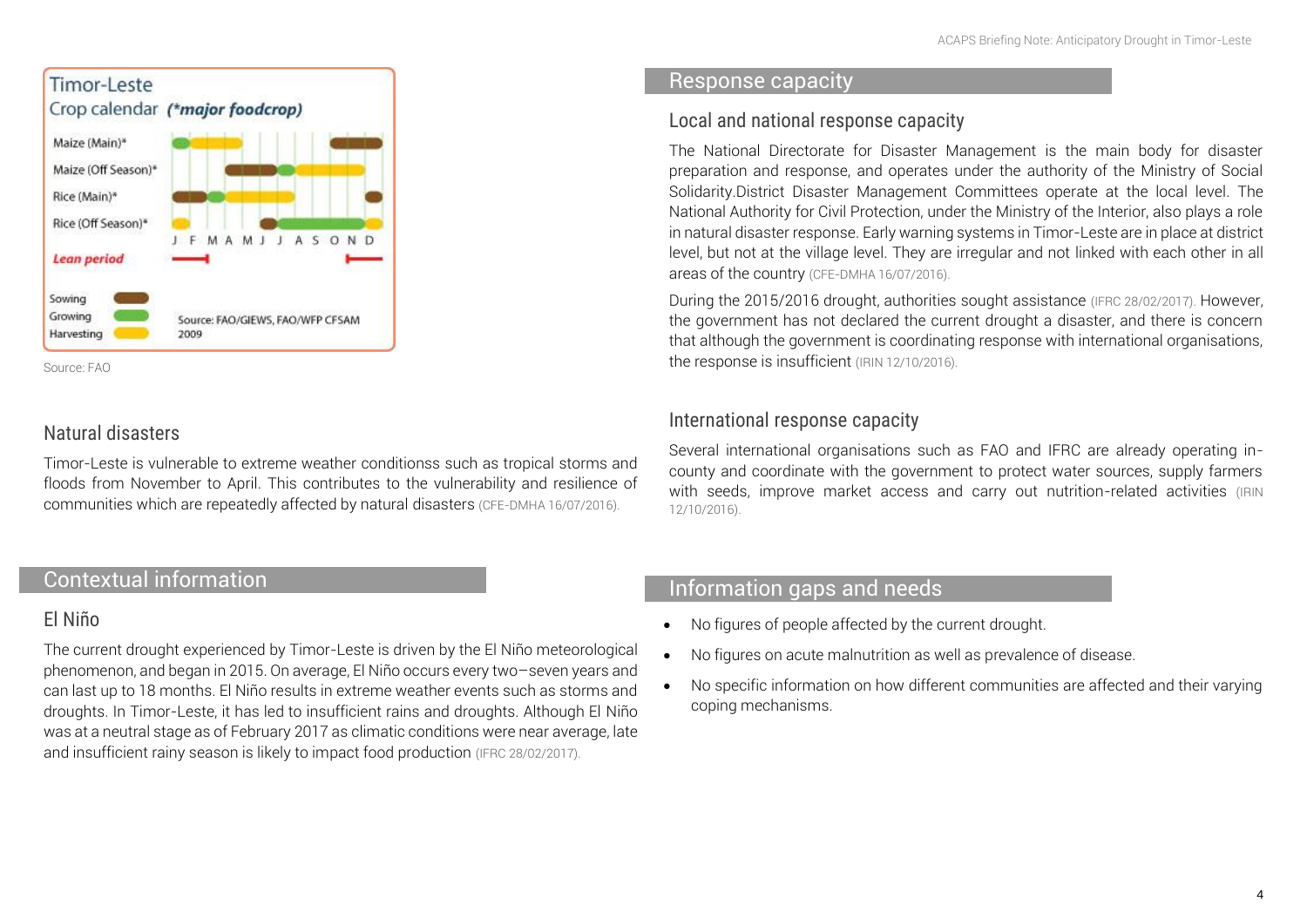## Lessons learned

.

- Previous assessments in Timor-Leste have been largely carried out in areas where humanitarian agencies were already present, which may lead to gaps in coverage [\(Plan](https://plan-international.org/hpa-agency-assessment-el-nino-impacts-timor-leste)  [International 29/02/2016\).](https://plan-international.org/hpa-agency-assessment-el-nino-impacts-timor-leste)
- The food insecurity associated with drought may also exacerbate chronic malnutrition [\(Everyday Health 14/08/2014;](http://www.everydayhealth.com/healthy-living-pictures/how-drought-conditions-impact-your-health.aspx#02) [Stanke, Kerac, Prudhomme, Medlock and Murray, 2013\)](http://www.ncbi.nlm.nih.gov/pmc/articles/PMC3682759/figure/d35e495/).
- Drought and the consequent loss of livelihoods may trigger population movement, particularly rural-urban migration [\(IPCC 2007;](https://www.ipcc.ch/publications_and_data/ar4/wg2/en/ch8s8-2-3.html) [IFRC,](http://www.ifrc.org/docs/Appeals/12/MDRLK004_REA.pdf) 4 Apr 2013). Population movement can lead to increases in the prevalence of communicable diseases and poor nutritional status resulting from overcrowding, and a lack of safe water, food, and shelter [\(IPCC 2007\)](https://www.ipcc.ch/publications_and_data/ar4/wg2/en/ch8s8-2-3.html).
- As observed in other countries, education may be impacted by drought as schools may be in need of water ([IFRC,](http://www.ifrc.org/docs/Appeals/12/MDRLK004_REA.pdf) 4 Apr 2013).